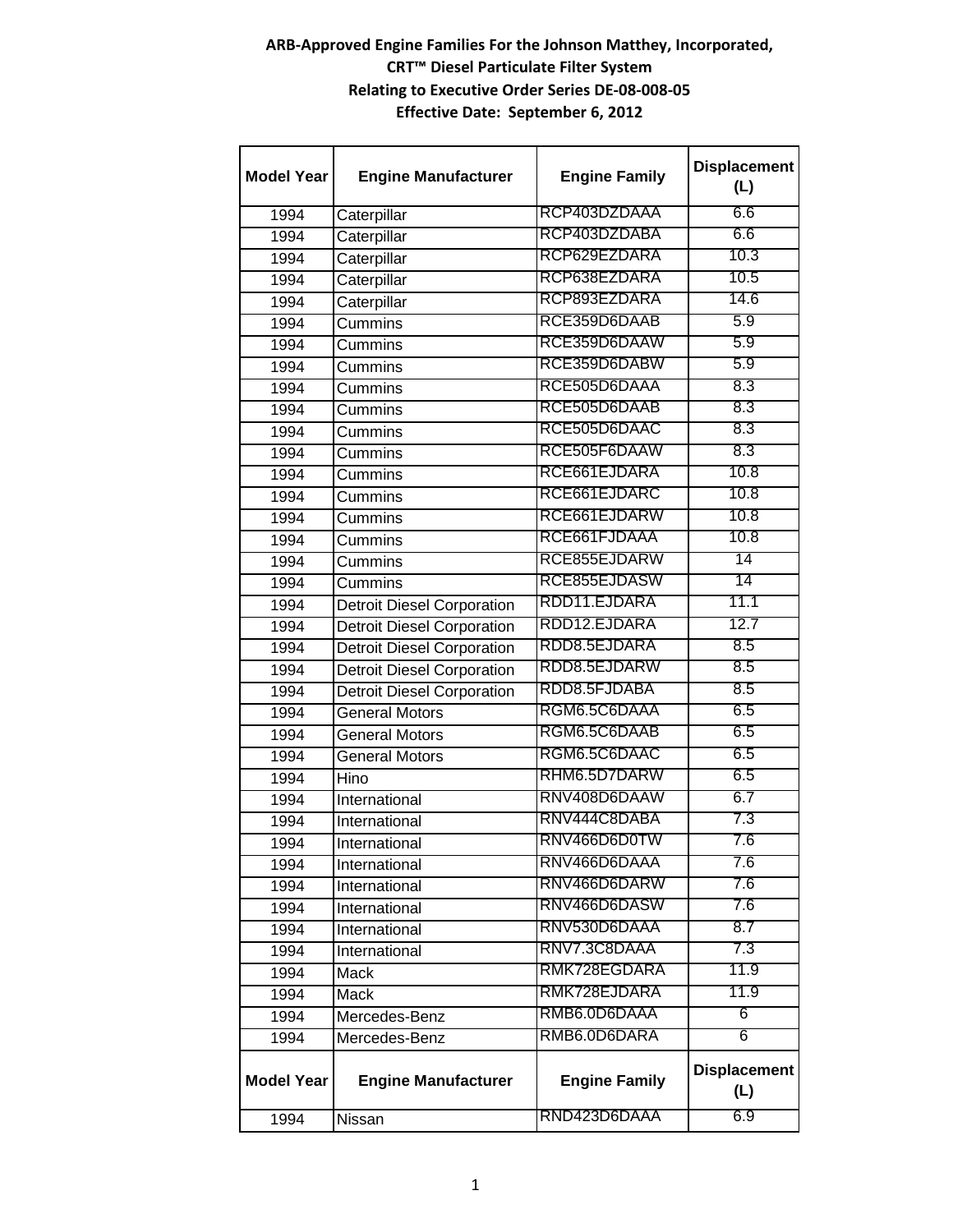| RVT12.EJDBRA<br>12.1<br>1994<br>Volvo<br>RVT6.7D6DBRA<br>6.7<br>1994<br>Volvo<br>SCP403DZDAAA<br>6.6<br>Caterpillar<br>1995<br>SCP403DZDABA<br>6.6<br>Caterpillar<br>1995<br>SCP403DZDARK<br>6.6<br>1995<br>Caterpillar<br>SCP442DZDARK<br>7.2<br>Caterpillar<br>1995<br>SCP629EZDARK<br>10.3<br>Caterpillar<br>1995<br>10.3<br>SCP629EZDARM<br>Caterpillar<br>1995<br>10.5<br>SCP638EZDARA<br>Caterpillar<br>1995<br>SCP729EZDARL<br>11.9<br>1995<br>Caterpillar<br>SCP893EZDARK<br>14.6<br>Caterpillar<br>1995<br>SCE359D6DAAA<br>5.9<br>1995<br>Cummins<br>SCE359D6DAAW<br>5.9<br>1995<br>Cummins<br>SCE359D6DABW<br>5.9<br>1995<br>Cummins<br>SCE505D6DAAA<br>8.3<br>1995<br>Cummins<br>SCE505D6DAAW<br>8.3<br>1995<br>Cummins<br>SCE505D6DABW<br>8.3<br>1995<br>Cummins<br>SCE505F6DAAW<br>8.3<br>1995<br>Cummins<br>10.8<br>SCE661EJDARA<br>1995<br>Cummins<br>SCE661EJDARC<br>10.8<br>1995<br>Cummins<br>SCE661EJDARW<br>10.8<br>Cummins<br>1995<br>SCE661EJDASW<br>10.8<br>1995<br>Cummins<br>10.8<br>SCE661EJDATW<br>1995<br>Cummins<br>SCE661FJDAAA<br>10.8<br>1995<br>Cummins<br>SCE855EJDARA<br>14<br>1995<br>Cummins<br>SCE855EJDARB<br>14<br>1995<br>Cummins<br>SCE855EJDARW<br>14<br>1995<br>Cummins<br>SCE855EJDASW<br>14<br>1995<br>Cummins<br>SCE855EJDATW<br>14<br>1995<br>Cummins<br>11.1<br>SDD11.EJDARA<br>1995<br><b>Detroit Diesel Corporation</b><br>SDD12.EJDARA<br>12.7<br>1995<br><b>Detroit Diesel Corporation</b><br>SDD8.5EJDARA<br>8.5<br><b>Detroit Diesel Corporation</b><br>1995<br>SDD8.5EJDARW<br>8.5<br><b>Detroit Diesel Corporation</b><br>1995<br>8.5<br>SDD8.5FJDABA<br>1995<br><b>Detroit Diesel Corporation</b><br>6.5<br>SGM6.5C6DAAB<br>1995<br><b>General Motors</b><br>SGM6.5C6DAAC<br>6.5<br>1995<br><b>General Motors</b><br>SGM6.5C6DAAW<br>6.5<br>1995<br><b>General Motors</b><br>SHM6.5D7DARW<br>6.5<br>1995<br>Hino<br>SNV444C8D0AA<br>7.3<br>1995<br>International<br>SNV444C8D0RA<br>7.3<br>1995<br>International<br>SNV444C8D0SA<br>7.3<br>International<br>1995<br><b>Displacement</b><br><b>Engine Family</b><br><b>Engine Manufacturer</b><br><b>Model Year</b><br>(L)<br>SNV466D6DARA<br>7.6<br>1995<br>International<br>SNV466D6DASA<br>7.6<br>International<br>1995<br>7.6<br>SNV466D6DATA<br>1995<br>International<br>SNV466D8DARB<br>7.6<br>1995<br>International | 1994 | Perkins | RPK365D6DAAA | 6 |
|-------------------------------------------------------------------------------------------------------------------------------------------------------------------------------------------------------------------------------------------------------------------------------------------------------------------------------------------------------------------------------------------------------------------------------------------------------------------------------------------------------------------------------------------------------------------------------------------------------------------------------------------------------------------------------------------------------------------------------------------------------------------------------------------------------------------------------------------------------------------------------------------------------------------------------------------------------------------------------------------------------------------------------------------------------------------------------------------------------------------------------------------------------------------------------------------------------------------------------------------------------------------------------------------------------------------------------------------------------------------------------------------------------------------------------------------------------------------------------------------------------------------------------------------------------------------------------------------------------------------------------------------------------------------------------------------------------------------------------------------------------------------------------------------------------------------------------------------------------------------------------------------------------------------------------------------------------------------------------------------------------------------------------------------------------------------------------------------------------------------------------------------------------------------------------------------------------------------------------------------------------------------------------------------------------------------------------------|------|---------|--------------|---|
|                                                                                                                                                                                                                                                                                                                                                                                                                                                                                                                                                                                                                                                                                                                                                                                                                                                                                                                                                                                                                                                                                                                                                                                                                                                                                                                                                                                                                                                                                                                                                                                                                                                                                                                                                                                                                                                                                                                                                                                                                                                                                                                                                                                                                                                                                                                                     |      |         |              |   |
|                                                                                                                                                                                                                                                                                                                                                                                                                                                                                                                                                                                                                                                                                                                                                                                                                                                                                                                                                                                                                                                                                                                                                                                                                                                                                                                                                                                                                                                                                                                                                                                                                                                                                                                                                                                                                                                                                                                                                                                                                                                                                                                                                                                                                                                                                                                                     |      |         |              |   |
|                                                                                                                                                                                                                                                                                                                                                                                                                                                                                                                                                                                                                                                                                                                                                                                                                                                                                                                                                                                                                                                                                                                                                                                                                                                                                                                                                                                                                                                                                                                                                                                                                                                                                                                                                                                                                                                                                                                                                                                                                                                                                                                                                                                                                                                                                                                                     |      |         |              |   |
|                                                                                                                                                                                                                                                                                                                                                                                                                                                                                                                                                                                                                                                                                                                                                                                                                                                                                                                                                                                                                                                                                                                                                                                                                                                                                                                                                                                                                                                                                                                                                                                                                                                                                                                                                                                                                                                                                                                                                                                                                                                                                                                                                                                                                                                                                                                                     |      |         |              |   |
|                                                                                                                                                                                                                                                                                                                                                                                                                                                                                                                                                                                                                                                                                                                                                                                                                                                                                                                                                                                                                                                                                                                                                                                                                                                                                                                                                                                                                                                                                                                                                                                                                                                                                                                                                                                                                                                                                                                                                                                                                                                                                                                                                                                                                                                                                                                                     |      |         |              |   |
|                                                                                                                                                                                                                                                                                                                                                                                                                                                                                                                                                                                                                                                                                                                                                                                                                                                                                                                                                                                                                                                                                                                                                                                                                                                                                                                                                                                                                                                                                                                                                                                                                                                                                                                                                                                                                                                                                                                                                                                                                                                                                                                                                                                                                                                                                                                                     |      |         |              |   |
|                                                                                                                                                                                                                                                                                                                                                                                                                                                                                                                                                                                                                                                                                                                                                                                                                                                                                                                                                                                                                                                                                                                                                                                                                                                                                                                                                                                                                                                                                                                                                                                                                                                                                                                                                                                                                                                                                                                                                                                                                                                                                                                                                                                                                                                                                                                                     |      |         |              |   |
|                                                                                                                                                                                                                                                                                                                                                                                                                                                                                                                                                                                                                                                                                                                                                                                                                                                                                                                                                                                                                                                                                                                                                                                                                                                                                                                                                                                                                                                                                                                                                                                                                                                                                                                                                                                                                                                                                                                                                                                                                                                                                                                                                                                                                                                                                                                                     |      |         |              |   |
|                                                                                                                                                                                                                                                                                                                                                                                                                                                                                                                                                                                                                                                                                                                                                                                                                                                                                                                                                                                                                                                                                                                                                                                                                                                                                                                                                                                                                                                                                                                                                                                                                                                                                                                                                                                                                                                                                                                                                                                                                                                                                                                                                                                                                                                                                                                                     |      |         |              |   |
|                                                                                                                                                                                                                                                                                                                                                                                                                                                                                                                                                                                                                                                                                                                                                                                                                                                                                                                                                                                                                                                                                                                                                                                                                                                                                                                                                                                                                                                                                                                                                                                                                                                                                                                                                                                                                                                                                                                                                                                                                                                                                                                                                                                                                                                                                                                                     |      |         |              |   |
|                                                                                                                                                                                                                                                                                                                                                                                                                                                                                                                                                                                                                                                                                                                                                                                                                                                                                                                                                                                                                                                                                                                                                                                                                                                                                                                                                                                                                                                                                                                                                                                                                                                                                                                                                                                                                                                                                                                                                                                                                                                                                                                                                                                                                                                                                                                                     |      |         |              |   |
|                                                                                                                                                                                                                                                                                                                                                                                                                                                                                                                                                                                                                                                                                                                                                                                                                                                                                                                                                                                                                                                                                                                                                                                                                                                                                                                                                                                                                                                                                                                                                                                                                                                                                                                                                                                                                                                                                                                                                                                                                                                                                                                                                                                                                                                                                                                                     |      |         |              |   |
|                                                                                                                                                                                                                                                                                                                                                                                                                                                                                                                                                                                                                                                                                                                                                                                                                                                                                                                                                                                                                                                                                                                                                                                                                                                                                                                                                                                                                                                                                                                                                                                                                                                                                                                                                                                                                                                                                                                                                                                                                                                                                                                                                                                                                                                                                                                                     |      |         |              |   |
|                                                                                                                                                                                                                                                                                                                                                                                                                                                                                                                                                                                                                                                                                                                                                                                                                                                                                                                                                                                                                                                                                                                                                                                                                                                                                                                                                                                                                                                                                                                                                                                                                                                                                                                                                                                                                                                                                                                                                                                                                                                                                                                                                                                                                                                                                                                                     |      |         |              |   |
|                                                                                                                                                                                                                                                                                                                                                                                                                                                                                                                                                                                                                                                                                                                                                                                                                                                                                                                                                                                                                                                                                                                                                                                                                                                                                                                                                                                                                                                                                                                                                                                                                                                                                                                                                                                                                                                                                                                                                                                                                                                                                                                                                                                                                                                                                                                                     |      |         |              |   |
|                                                                                                                                                                                                                                                                                                                                                                                                                                                                                                                                                                                                                                                                                                                                                                                                                                                                                                                                                                                                                                                                                                                                                                                                                                                                                                                                                                                                                                                                                                                                                                                                                                                                                                                                                                                                                                                                                                                                                                                                                                                                                                                                                                                                                                                                                                                                     |      |         |              |   |
|                                                                                                                                                                                                                                                                                                                                                                                                                                                                                                                                                                                                                                                                                                                                                                                                                                                                                                                                                                                                                                                                                                                                                                                                                                                                                                                                                                                                                                                                                                                                                                                                                                                                                                                                                                                                                                                                                                                                                                                                                                                                                                                                                                                                                                                                                                                                     |      |         |              |   |
|                                                                                                                                                                                                                                                                                                                                                                                                                                                                                                                                                                                                                                                                                                                                                                                                                                                                                                                                                                                                                                                                                                                                                                                                                                                                                                                                                                                                                                                                                                                                                                                                                                                                                                                                                                                                                                                                                                                                                                                                                                                                                                                                                                                                                                                                                                                                     |      |         |              |   |
|                                                                                                                                                                                                                                                                                                                                                                                                                                                                                                                                                                                                                                                                                                                                                                                                                                                                                                                                                                                                                                                                                                                                                                                                                                                                                                                                                                                                                                                                                                                                                                                                                                                                                                                                                                                                                                                                                                                                                                                                                                                                                                                                                                                                                                                                                                                                     |      |         |              |   |
|                                                                                                                                                                                                                                                                                                                                                                                                                                                                                                                                                                                                                                                                                                                                                                                                                                                                                                                                                                                                                                                                                                                                                                                                                                                                                                                                                                                                                                                                                                                                                                                                                                                                                                                                                                                                                                                                                                                                                                                                                                                                                                                                                                                                                                                                                                                                     |      |         |              |   |
|                                                                                                                                                                                                                                                                                                                                                                                                                                                                                                                                                                                                                                                                                                                                                                                                                                                                                                                                                                                                                                                                                                                                                                                                                                                                                                                                                                                                                                                                                                                                                                                                                                                                                                                                                                                                                                                                                                                                                                                                                                                                                                                                                                                                                                                                                                                                     |      |         |              |   |
|                                                                                                                                                                                                                                                                                                                                                                                                                                                                                                                                                                                                                                                                                                                                                                                                                                                                                                                                                                                                                                                                                                                                                                                                                                                                                                                                                                                                                                                                                                                                                                                                                                                                                                                                                                                                                                                                                                                                                                                                                                                                                                                                                                                                                                                                                                                                     |      |         |              |   |
|                                                                                                                                                                                                                                                                                                                                                                                                                                                                                                                                                                                                                                                                                                                                                                                                                                                                                                                                                                                                                                                                                                                                                                                                                                                                                                                                                                                                                                                                                                                                                                                                                                                                                                                                                                                                                                                                                                                                                                                                                                                                                                                                                                                                                                                                                                                                     |      |         |              |   |
|                                                                                                                                                                                                                                                                                                                                                                                                                                                                                                                                                                                                                                                                                                                                                                                                                                                                                                                                                                                                                                                                                                                                                                                                                                                                                                                                                                                                                                                                                                                                                                                                                                                                                                                                                                                                                                                                                                                                                                                                                                                                                                                                                                                                                                                                                                                                     |      |         |              |   |
|                                                                                                                                                                                                                                                                                                                                                                                                                                                                                                                                                                                                                                                                                                                                                                                                                                                                                                                                                                                                                                                                                                                                                                                                                                                                                                                                                                                                                                                                                                                                                                                                                                                                                                                                                                                                                                                                                                                                                                                                                                                                                                                                                                                                                                                                                                                                     |      |         |              |   |
|                                                                                                                                                                                                                                                                                                                                                                                                                                                                                                                                                                                                                                                                                                                                                                                                                                                                                                                                                                                                                                                                                                                                                                                                                                                                                                                                                                                                                                                                                                                                                                                                                                                                                                                                                                                                                                                                                                                                                                                                                                                                                                                                                                                                                                                                                                                                     |      |         |              |   |
|                                                                                                                                                                                                                                                                                                                                                                                                                                                                                                                                                                                                                                                                                                                                                                                                                                                                                                                                                                                                                                                                                                                                                                                                                                                                                                                                                                                                                                                                                                                                                                                                                                                                                                                                                                                                                                                                                                                                                                                                                                                                                                                                                                                                                                                                                                                                     |      |         |              |   |
|                                                                                                                                                                                                                                                                                                                                                                                                                                                                                                                                                                                                                                                                                                                                                                                                                                                                                                                                                                                                                                                                                                                                                                                                                                                                                                                                                                                                                                                                                                                                                                                                                                                                                                                                                                                                                                                                                                                                                                                                                                                                                                                                                                                                                                                                                                                                     |      |         |              |   |
|                                                                                                                                                                                                                                                                                                                                                                                                                                                                                                                                                                                                                                                                                                                                                                                                                                                                                                                                                                                                                                                                                                                                                                                                                                                                                                                                                                                                                                                                                                                                                                                                                                                                                                                                                                                                                                                                                                                                                                                                                                                                                                                                                                                                                                                                                                                                     |      |         |              |   |
|                                                                                                                                                                                                                                                                                                                                                                                                                                                                                                                                                                                                                                                                                                                                                                                                                                                                                                                                                                                                                                                                                                                                                                                                                                                                                                                                                                                                                                                                                                                                                                                                                                                                                                                                                                                                                                                                                                                                                                                                                                                                                                                                                                                                                                                                                                                                     |      |         |              |   |
|                                                                                                                                                                                                                                                                                                                                                                                                                                                                                                                                                                                                                                                                                                                                                                                                                                                                                                                                                                                                                                                                                                                                                                                                                                                                                                                                                                                                                                                                                                                                                                                                                                                                                                                                                                                                                                                                                                                                                                                                                                                                                                                                                                                                                                                                                                                                     |      |         |              |   |
|                                                                                                                                                                                                                                                                                                                                                                                                                                                                                                                                                                                                                                                                                                                                                                                                                                                                                                                                                                                                                                                                                                                                                                                                                                                                                                                                                                                                                                                                                                                                                                                                                                                                                                                                                                                                                                                                                                                                                                                                                                                                                                                                                                                                                                                                                                                                     |      |         |              |   |
|                                                                                                                                                                                                                                                                                                                                                                                                                                                                                                                                                                                                                                                                                                                                                                                                                                                                                                                                                                                                                                                                                                                                                                                                                                                                                                                                                                                                                                                                                                                                                                                                                                                                                                                                                                                                                                                                                                                                                                                                                                                                                                                                                                                                                                                                                                                                     |      |         |              |   |
|                                                                                                                                                                                                                                                                                                                                                                                                                                                                                                                                                                                                                                                                                                                                                                                                                                                                                                                                                                                                                                                                                                                                                                                                                                                                                                                                                                                                                                                                                                                                                                                                                                                                                                                                                                                                                                                                                                                                                                                                                                                                                                                                                                                                                                                                                                                                     |      |         |              |   |
|                                                                                                                                                                                                                                                                                                                                                                                                                                                                                                                                                                                                                                                                                                                                                                                                                                                                                                                                                                                                                                                                                                                                                                                                                                                                                                                                                                                                                                                                                                                                                                                                                                                                                                                                                                                                                                                                                                                                                                                                                                                                                                                                                                                                                                                                                                                                     |      |         |              |   |
|                                                                                                                                                                                                                                                                                                                                                                                                                                                                                                                                                                                                                                                                                                                                                                                                                                                                                                                                                                                                                                                                                                                                                                                                                                                                                                                                                                                                                                                                                                                                                                                                                                                                                                                                                                                                                                                                                                                                                                                                                                                                                                                                                                                                                                                                                                                                     |      |         |              |   |
|                                                                                                                                                                                                                                                                                                                                                                                                                                                                                                                                                                                                                                                                                                                                                                                                                                                                                                                                                                                                                                                                                                                                                                                                                                                                                                                                                                                                                                                                                                                                                                                                                                                                                                                                                                                                                                                                                                                                                                                                                                                                                                                                                                                                                                                                                                                                     |      |         |              |   |
|                                                                                                                                                                                                                                                                                                                                                                                                                                                                                                                                                                                                                                                                                                                                                                                                                                                                                                                                                                                                                                                                                                                                                                                                                                                                                                                                                                                                                                                                                                                                                                                                                                                                                                                                                                                                                                                                                                                                                                                                                                                                                                                                                                                                                                                                                                                                     |      |         |              |   |
|                                                                                                                                                                                                                                                                                                                                                                                                                                                                                                                                                                                                                                                                                                                                                                                                                                                                                                                                                                                                                                                                                                                                                                                                                                                                                                                                                                                                                                                                                                                                                                                                                                                                                                                                                                                                                                                                                                                                                                                                                                                                                                                                                                                                                                                                                                                                     |      |         |              |   |
|                                                                                                                                                                                                                                                                                                                                                                                                                                                                                                                                                                                                                                                                                                                                                                                                                                                                                                                                                                                                                                                                                                                                                                                                                                                                                                                                                                                                                                                                                                                                                                                                                                                                                                                                                                                                                                                                                                                                                                                                                                                                                                                                                                                                                                                                                                                                     |      |         |              |   |
|                                                                                                                                                                                                                                                                                                                                                                                                                                                                                                                                                                                                                                                                                                                                                                                                                                                                                                                                                                                                                                                                                                                                                                                                                                                                                                                                                                                                                                                                                                                                                                                                                                                                                                                                                                                                                                                                                                                                                                                                                                                                                                                                                                                                                                                                                                                                     |      |         |              |   |
|                                                                                                                                                                                                                                                                                                                                                                                                                                                                                                                                                                                                                                                                                                                                                                                                                                                                                                                                                                                                                                                                                                                                                                                                                                                                                                                                                                                                                                                                                                                                                                                                                                                                                                                                                                                                                                                                                                                                                                                                                                                                                                                                                                                                                                                                                                                                     |      |         |              |   |
|                                                                                                                                                                                                                                                                                                                                                                                                                                                                                                                                                                                                                                                                                                                                                                                                                                                                                                                                                                                                                                                                                                                                                                                                                                                                                                                                                                                                                                                                                                                                                                                                                                                                                                                                                                                                                                                                                                                                                                                                                                                                                                                                                                                                                                                                                                                                     |      |         |              |   |
|                                                                                                                                                                                                                                                                                                                                                                                                                                                                                                                                                                                                                                                                                                                                                                                                                                                                                                                                                                                                                                                                                                                                                                                                                                                                                                                                                                                                                                                                                                                                                                                                                                                                                                                                                                                                                                                                                                                                                                                                                                                                                                                                                                                                                                                                                                                                     |      |         |              |   |
|                                                                                                                                                                                                                                                                                                                                                                                                                                                                                                                                                                                                                                                                                                                                                                                                                                                                                                                                                                                                                                                                                                                                                                                                                                                                                                                                                                                                                                                                                                                                                                                                                                                                                                                                                                                                                                                                                                                                                                                                                                                                                                                                                                                                                                                                                                                                     |      |         |              |   |
|                                                                                                                                                                                                                                                                                                                                                                                                                                                                                                                                                                                                                                                                                                                                                                                                                                                                                                                                                                                                                                                                                                                                                                                                                                                                                                                                                                                                                                                                                                                                                                                                                                                                                                                                                                                                                                                                                                                                                                                                                                                                                                                                                                                                                                                                                                                                     |      |         |              |   |
|                                                                                                                                                                                                                                                                                                                                                                                                                                                                                                                                                                                                                                                                                                                                                                                                                                                                                                                                                                                                                                                                                                                                                                                                                                                                                                                                                                                                                                                                                                                                                                                                                                                                                                                                                                                                                                                                                                                                                                                                                                                                                                                                                                                                                                                                                                                                     |      |         |              |   |
|                                                                                                                                                                                                                                                                                                                                                                                                                                                                                                                                                                                                                                                                                                                                                                                                                                                                                                                                                                                                                                                                                                                                                                                                                                                                                                                                                                                                                                                                                                                                                                                                                                                                                                                                                                                                                                                                                                                                                                                                                                                                                                                                                                                                                                                                                                                                     |      |         |              |   |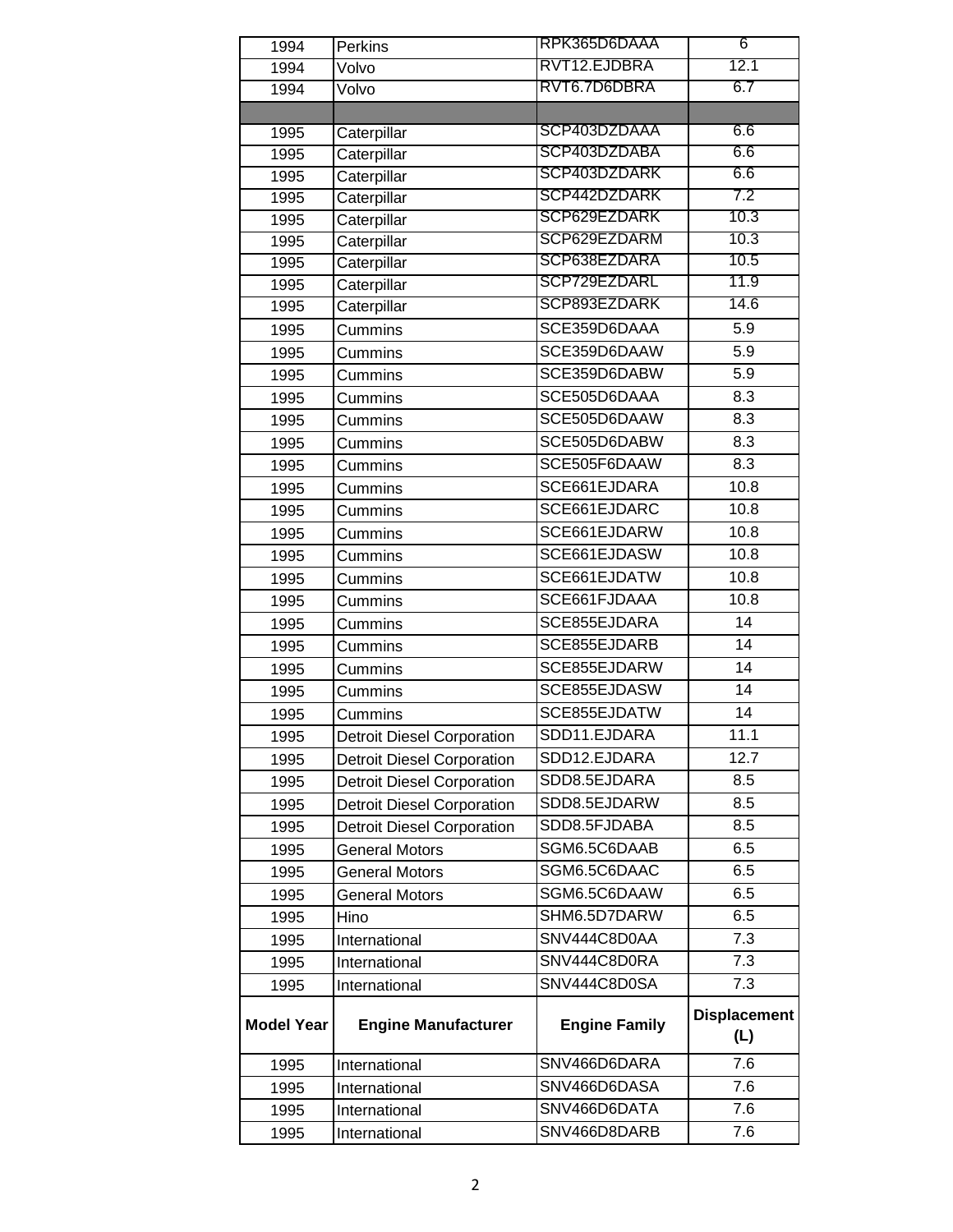| 1995              | International              | SNV466D8DASB         | 7.6                        |
|-------------------|----------------------------|----------------------|----------------------------|
| 1995              | International              | SNV466D8DATB         | 7.6                        |
| 1995              | International              | SNV530D6DARA         | 8.7                        |
| 1995              | International              | SNV530E6DASA         | 8.7                        |
| 1995              | International              | SNV530F6DATA         | 8.7                        |
| 1995              | International              | SNV7.3C8DAAA         | 7.3                        |
| 1995              | Isuzu                      | SSZ7.1D6DAAA         | 7.1                        |
| 1995              | Mack                       | SMK728EGDARA         | 11.9                       |
| 1995              | Mack                       | SMK728EJDARA         | 11.9                       |
| 1995              | Mercedes-Benz              | SMB6.0D6DAAA         | 6                          |
| 1995              | Mercedes-Benz              | SMB6.0D6DARA         | 6                          |
| 1995              | Mitsubishi                 | SMT460D7DAAA         | 7.5                        |
| 1995              | Nissan                     | SND423D6DAAA         | 6.9                        |
| 1995              | Perkins                    | SPK365D6DAAA         | 6                          |
| 1995              | Renault                    | SR3377D8DAAW         | 6.2                        |
| 1995              | Renault                    | SR3377D8DABW         | 6.2                        |
| 1995              | Volvo                      | SVT12.EJDBRA         | 12.1                       |
| 1995              | Volvo                      | SVT6.7D6DBRA         | 6.7                        |
|                   |                            |                      |                            |
| 1996              | Caterpillar                | TCP403DZDAAA         | 6.6                        |
| 1996              | Caterpillar                | TCP403DZDABA         | 6.6                        |
| 1996              | Caterpillar                | TCP403DZDARK         | 6.6                        |
| 1996              | Caterpillar                | TCP442DZDAAK         | 7.2                        |
| 1996              | Caterpillar                | TCP442DZDARK         | 7.2                        |
| 1996              | Caterpillar                | TCP629EZDARK         | 10.3                       |
| 1996              | Caterpillar                | TCP629EZDARM         | 10.3                       |
| 1996              | Caterpillar                | TCP638EZDARA         | 10.5                       |
| 1996              | Caterpillar                | TCP729EZDARL         | 11.9                       |
| 1996              | Caterpillar                | TCP893EZDARK         | 14.6                       |
| 1996              | Cummins                    | TCE359D6DAAA         | 5.9                        |
| 1996              | Cummins                    | TCE359D6DABW         | 5.9                        |
| 1996              | Cummins                    | TCE505D6DAAA         | 8.3                        |
| 1996              | Cummins                    | TCE505D6DAAW         | 8.3                        |
| 1996              | Cummins                    | TCE505D6DABW         | 8.3                        |
| 1996              | Cummins                    | TCE661EJDARA         | 10.8                       |
| 1996              | Cummins                    | TCE661EJDARB         | 10.8                       |
| 1996              | Cummins                    | TCE661EJDARC         | 10.8                       |
| 1996              | Cummins                    | TCE661EJDARW         | 10.8                       |
| 1996              | Cummins                    | TCE661EJDASW         | 10.8                       |
| 1996              | Cummins                    | TCE661EJDATW         | 10.8                       |
| <b>Model Year</b> | <b>Engine Manufacturer</b> | <b>Engine Family</b> | <b>Displacement</b><br>(L) |
| 1996              | Cummins                    | TCE661FJDABA         | 10.8                       |
| 1996              | Cummins                    | TCE855EJDARA         | 14                         |
| 1996              | Cummins                    | TCE855EJDARB         | 14                         |
| 1996              | Cummins                    | TCE855EJDARW         | 14                         |
| 1996              | Cummins                    | TCE855EJDASW         | 14                         |
| 1996              | Cummins                    | TCE855EJDATW         | 14                         |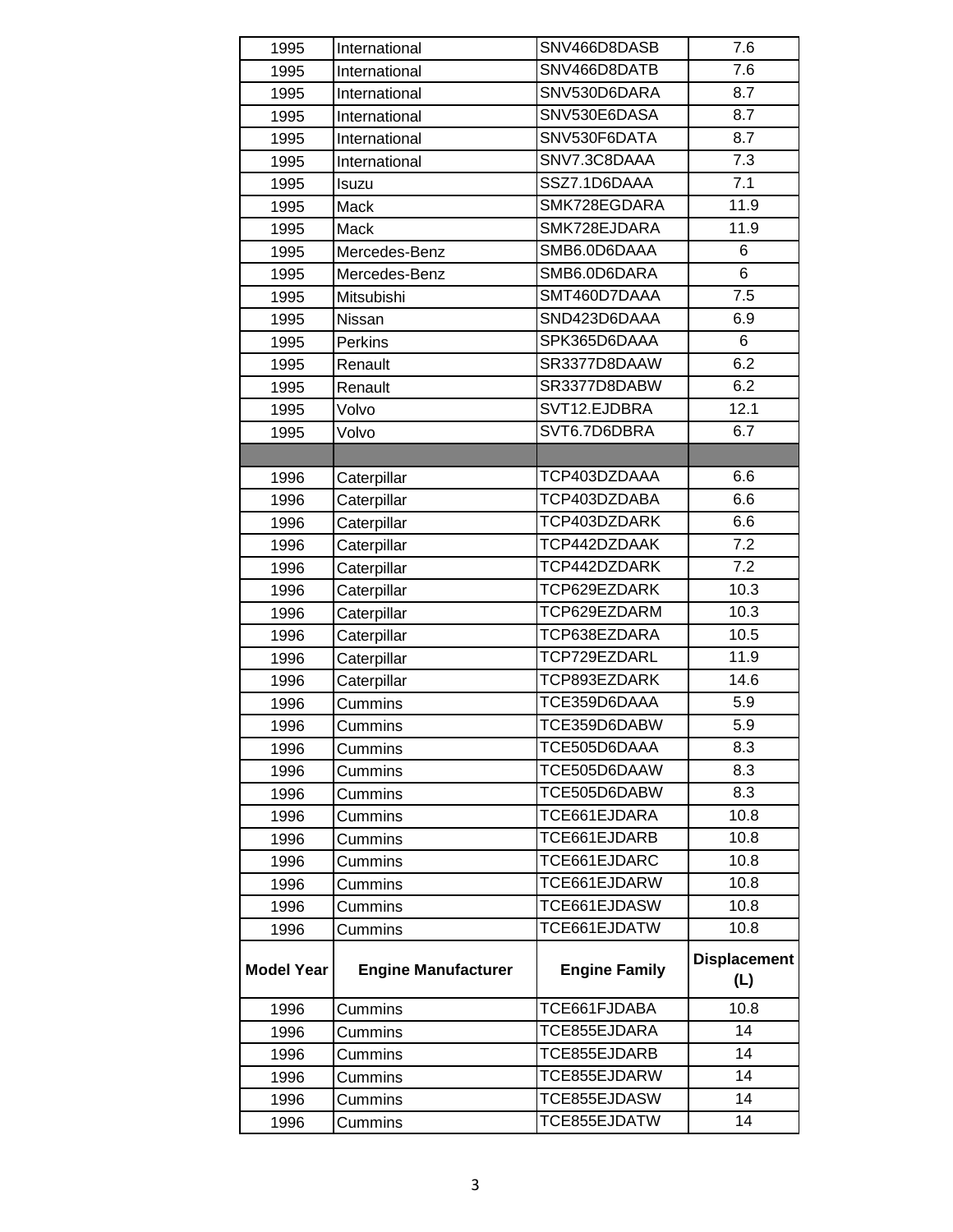| 1996              | <b>Detroit Diesel Corporation</b> | TDD11.EJDARA         | 11.1                |
|-------------------|-----------------------------------|----------------------|---------------------|
| 1996              | <b>Detroit Diesel Corporation</b> | TDD12.EJDARA         | 12.7                |
| 1996              | <b>Detroit Diesel Corporation</b> | TDD12.EJDATW         | 12                  |
| 1996              | <b>Detroit Diesel Corporation</b> | TDD8.5EJDARA         | 8.5                 |
| 1996              | <b>Detroit Diesel Corporation</b> | TDD8.5EJDARW         | 8.5                 |
| 1996              | <b>Detroit Diesel Corporation</b> | TDD8.5FJDABA         | 8.5                 |
| 1996              | <b>General Motors</b>             | TGM6.5C6DAAA         | 6.5                 |
| 1996              | <b>General Motors</b>             | TGM6.5C6DABA         | 6.5                 |
| 1996              | <b>General Motors</b>             | TGM6.5C6DABW         | 6.5                 |
| 1996              | Hino                              | THM6.5D7DARW         | 6.5                 |
| 1996              | International                     | TNV444C8D0RA         | 7.3                 |
| 1996              | International                     | TNV444C8D0SA         | 7.3                 |
| 1996              | International                     | TNV466D6DARB         | $\overline{7.6}$    |
| 1996              | International                     | TNV466D6DATB         | 7.6                 |
| 1996              | International                     | TNV466D8DARB         | 7.6                 |
| 1996              | International                     | TNV466D8DATB         | 7.6                 |
| 1996              | International                     | TNV530D6DARA         | 8.7                 |
| 1996              | International                     | TNV530D8DARA         | 8.7                 |
| 1996              | International                     | TNV530E6DASA         | 8.7                 |
| 1996              | International                     | TNV530E8DASA         | 8.7                 |
| 1996              | International                     | TNV7.3C8DAAA         | 7.3                 |
| 1996              | Isuzu                             | TSZ7.1D6DAAA         | 7.1                 |
| 1996              | Mack                              | TMK728EGDARA         | 11.9                |
| 1996              | Mack                              | TMK728EJDARA         | 11.9                |
| 1996              | Mitsubishi                        | TMT358D7DBAA         | 5.9                 |
| 1996              | Mitsubishi                        | TMT460D7DBAA         | 7.5                 |
| 1996              | Nissan                            | TND423D6DAAA         | 6.9                 |
| 1996              | Perkins                           | TPK365D6DAAA         | 6                   |
| 1996              | Renault                           | TR3377D8DAAW         | 6.2                 |
| 1996              | Renault                           | TR3377D8DABW         | 6.2                 |
| 1996              | Volvo                             | TVT12.EJDBRA         | 12.1                |
| 1996              | Volvo                             | TVT6.7D6DBRA         | 6.7                 |
|                   |                                   |                      |                     |
| 1997              | Caterpillar                       | VCP403DZDAAA         | 6.6                 |
| 1997              | Caterpillar                       | VCP403DZDABA         | 6.6                 |
| 1997              | Caterpillar                       | VCP403DZDARK         | 6.6                 |
| 1997              | Caterpillar                       | VCP442DZDAAK         | 7.2                 |
| 1997              | Caterpillar                       | VCP442DZDARK         | 7.2                 |
| <b>Model Year</b> | <b>Engine Manufacturer</b>        | <b>Engine Family</b> | <b>Displacement</b> |
|                   |                                   |                      | (L)                 |
| 1997              | Caterpillar                       | VCP629EZDARK         | 10.3                |
| 1997              | Caterpillar                       | VCP629EZDARX         | 10.3                |
| 1997              | Caterpillar                       | VCP638EZDARA         | 10.5                |
| 1997              | Caterpillar                       | VCP729EZDARX         | 11.9                |
| 1997              | Caterpillar                       | VCP893EZDARA         | 14.6                |
| 1997              | Caterpillar                       | VCP893EZDARX         | 14.6                |
| 1997              | Caterpillar                       | VCP967EZDARK         | 15.8                |
| 1997              | Cummins                           | VCE359D6DAAA         | 5.9                 |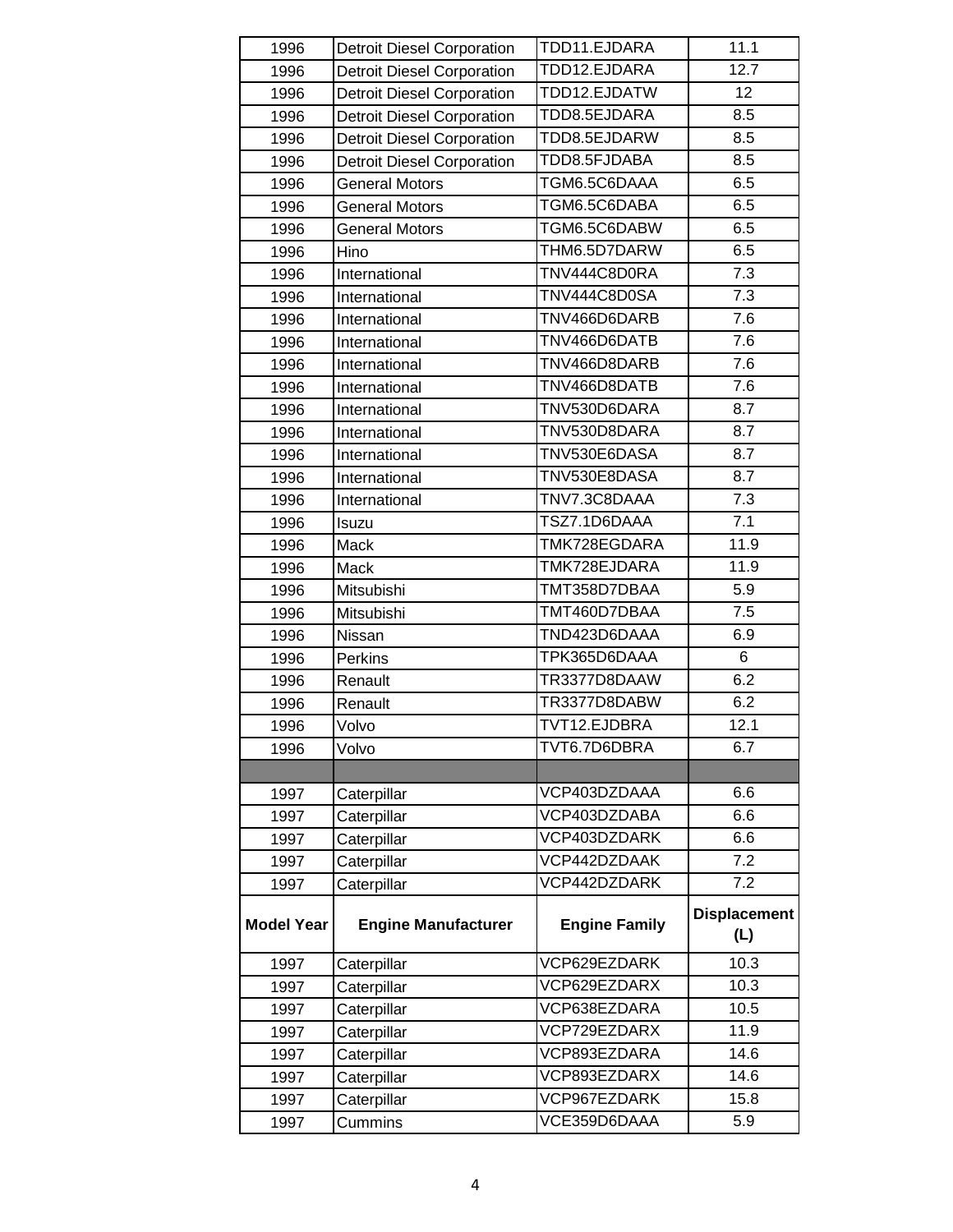| 1997              | Cummins                           | VCE359D6DABW         | 5.9                 |
|-------------------|-----------------------------------|----------------------|---------------------|
| 1997              | Cummins                           | VCE359DJDARA         | 5.9                 |
| 1997              | Cummins                           | VCE505D6DAAA         | 8.3                 |
| 1997              | Cummins                           | VCE505D6DAAW         | 8.3                 |
| 1997              | Cummins                           | VCE505D6DABW         | 8.3                 |
| 1997              | Cummins                           | VCE661EJDARB         | 10.8                |
| 1997              | Cummins                           | VCE661EJDARC         | 10.8                |
| 1997              | Cummins                           | VCE661EJDASA         | 10.8                |
| 1997              | Cummins                           | VCE661EJDATW         | 10.8                |
| 1997              | Cummins                           | VCE661FJDABA         | 10.8                |
| 1997              | Cummins                           | VCE855EJDARA         | 14                  |
| 1997              | Cummins                           | VCE855EJDARB         | 14                  |
| 1997              | Cummins                           | VCE855EJDARC         | 14                  |
| 1997              | <b>Cummins</b>                    | VCE855EJDATW         | 14                  |
| 1997              | <b>Detroit Diesel Corporation</b> | VDD11.EJDARA         | 11.1                |
| 1997              | <b>Detroit Diesel Corporation</b> | VDD12.EJDARA         | 12.7                |
| 1997              | <b>Detroit Diesel Corporation</b> | VDD12.EJDATA         | 12                  |
| 1997              | <b>Detroit Diesel Corporation</b> | VDD8.5EJDARA         | 8.5                 |
| 1997              | <b>Detroit Diesel Corporation</b> | VDD8.5FJDABA         | 8.5                 |
| 1997              | <b>General Motors</b>             | VGM6.5C6DAAA         | 6.5                 |
| 1997              | <b>General Motors</b>             | VGM6.5C6DABA         | 6.5                 |
| 1997              | <b>General Motors</b>             | VGM6.5C6DABW         | 6.5                 |
| 1997              | <b>General Motors</b>             | VGM6.5C6DARW         | 6.5                 |
| 1997              | Hino                              | VHM8.0DHDARA         | 8                   |
| 1997              | International                     | VNV444C8DARW         | 7.3                 |
| 1997              | International                     | VNV444C8DASW         | 7.3                 |
| 1997              | International                     | VNV466D6DARA         | 7.6                 |
| 1997              | International                     | VNV466D8DARW         | 7.6                 |
| 1997              | International                     | VNV466D8DASA         | 7.6                 |
| 1997              | International                     | VNV530D6DARA         | 8.7                 |
| 1997              | International                     | VNV530D8DARA         | 8.7                 |
| 1997              | International                     | VNV530E6DASA         | 8.7                 |
| 1997              | International                     | VNV530E8DASA         | 8.7                 |
| 1997              | International                     | VNV7.3C8DAAA         | 7.3                 |
| 1997              | International                     | VNV7.3C8DAAW         | 7.3                 |
| 1997              | Isuzu                             | VSZ7.1D6DAAA         | 7.1                 |
|                   |                                   |                      | <b>Displacement</b> |
| <b>Model Year</b> | <b>Engine Manufacturer</b>        | <b>Engine Family</b> | (L)                 |
| 1997              |                                   | VSZ7.1D6DAAW         | 7.1                 |
| 1997              | Isuzu<br>Mack                     | VMK728EGDARA         | 11.9                |
| 1997              | Mack                              | VMK728EJDARA         | 11.9                |
| 1997              | Mack                              | VMK728EJDAYW         | 11.9                |
| 1997              | Mitsubishi                        | VMT358D7DBAA         | 5.9                 |
| 1997              | Mitsubishi                        | VMT460D7DBAA         | 7.5                 |
| 1997              | Nissan                            | VND423D6DAAA         | 6.9                 |
| 1997              | Renault                           | VR3377D8DAAW         | 6.2                 |
| 1997              | Renault                           | VR3377D8DABW         | 6.2                 |
| 1997              | Volvo                             | VVT12.EJDBRA         | 12.1                |
|                   |                                   |                      |                     |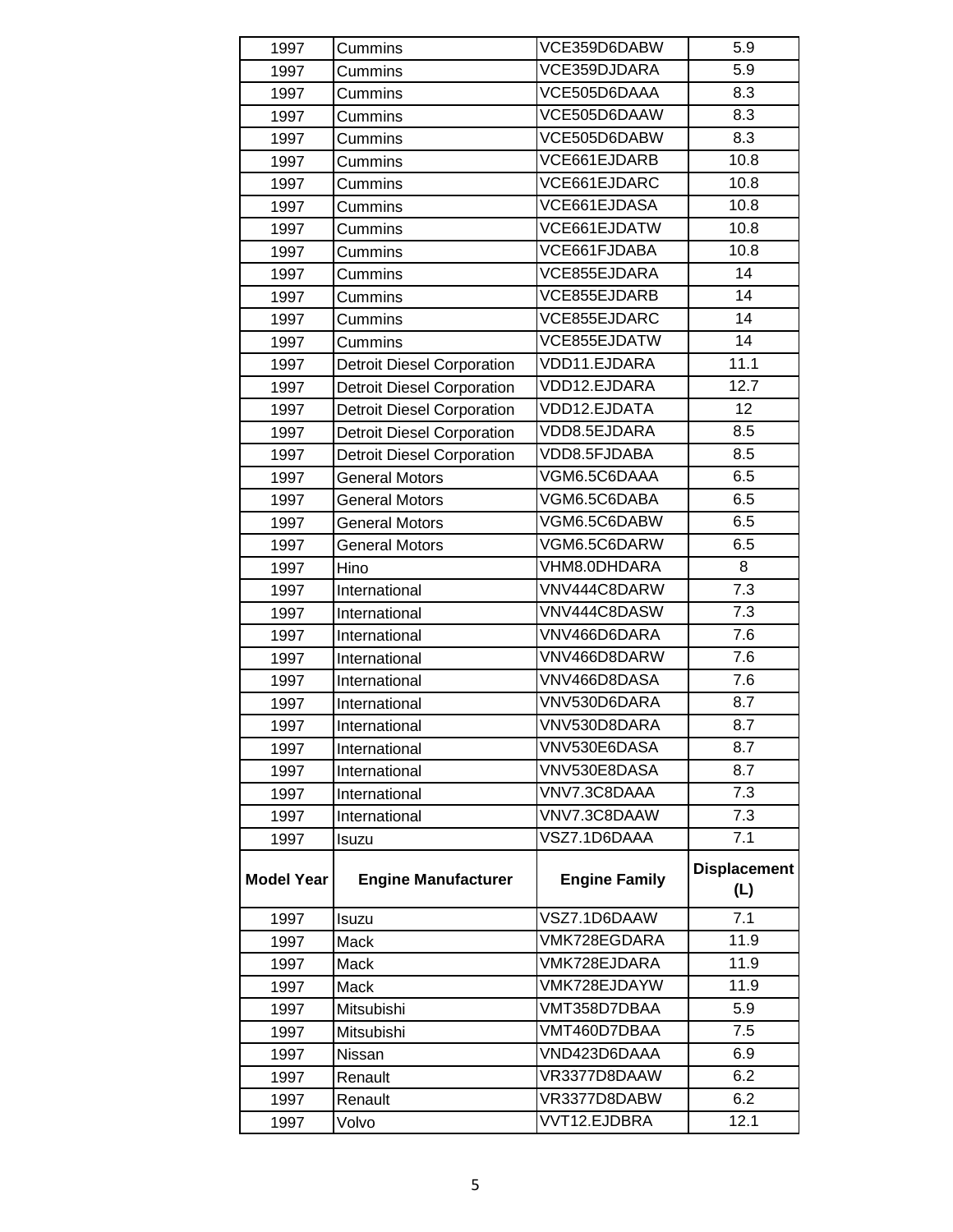| 1997              | Volvo                             | VVT6.7D6DBRA                        | 6.7                        |
|-------------------|-----------------------------------|-------------------------------------|----------------------------|
|                   |                                   |                                     |                            |
| 1998              | Caterpillar                       | WCPXH0442HRK                        | 7.2                        |
| 1998              | Caterpillar                       | WCPXH0442HSK                        | 7.2                        |
| 1998              | Caterpillar                       | WCPXH0629ERK                        | 10.3                       |
| 1998              | Caterpillar                       | WCPXH0729ERK                        | 11.9                       |
| 1998              | Caterpillar                       | WCPXH0893ERK                        | 14.6                       |
| 1998              | Caterpillar                       | WCPXH0967ERK                        | 15.8                       |
| 1998              | Cummins                           | WCEXH0359BAD                        | 5.9                        |
| 1998              | Cummins                           | WCEXH0359BAE                        | 5.9                        |
| 1998              | Cummins                           | WCEXH0505CAC                        | 8.3                        |
| 1998              | Cummins                           | WCEXH0505CAD                        | 8.3                        |
| 1998              | Cummins                           | WCEXH0505CAE                        | 8.3                        |
| 1998              | Cummins                           | WCEXH0505CAF                        | 8.3                        |
| 1998              | Cummins                           | WCEXH0661MAA                        | 10.8                       |
| 1998              | Cummins                           | WCEXH0661MAB                        | 10.8                       |
| 1998              | Cummins                           | WCEXH0661MAC                        | 10.8                       |
| 1998              | Cummins                           | WCEXH0661MAD                        | 10.8                       |
| 1998              | Cummins                           | WCEXH0661MAE                        | 10.8                       |
| 1998              | Cummins                           | WCEXH0855NAA                        | 14                         |
| 1998              | Cummins                           | WCEXH0855NAB                        | 14                         |
| 1998              | <b>Cummins</b>                    | WCEXH0855NAC                        | 14                         |
| 1998              | Cummins                           | WCEXH0912XAA                        | 14.9                       |
| 1998              | <b>Detroit Diesel Corporation</b> | WDDXH08.5EJD                        | 8.5                        |
| 1998              | <b>Detroit Diesel Corporation</b> | WDDXH08.5FJC                        | 8.5                        |
| 1998              | <b>Detroit Diesel Corporation</b> | WDDXH11.1EHD                        | 11.1                       |
| 1998              | <b>Detroit Diesel Corporation</b> | WDDXH12.7EGD                        | 12.7                       |
| 1998              | <b>General Motors</b>             | WGMXH06.5521                        | 6.5                        |
| 1998              | <b>General Motors</b>             | WGMXH06.5522                        | 6.5                        |
| 1998              | <b>General Motors</b>             | WGMXH06.5523                        | 6.5                        |
| 1998              | <b>General Motors</b>             | WGMXH06.5526                        | 6.5                        |
| 1998              | Hino                              | WHMXH08.0JTR                        | 5.3                        |
| 1998              | International                     | WNVXH0444CCB                        | 7.3                        |
| 1998              | International                     | WNVXH0444CCD                        | 7.3                        |
| <b>Model Year</b> | <b>Engine Manufacturer</b>        | <b>Engine Family</b>                | <b>Displacement</b><br>(L) |
| 1998              | International                     | WNVXH0466CCB                        | 7.6                        |
| 1998              | International                     | WNVXH0466CCD                        | 7.6                        |
| 1998              | International                     | WNVXH0530CCB                        | 8.7                        |
| 1998              | International                     | WNVXH0530CCD                        | 8.7                        |
| 1998              | Isuzu                             | $\overline{\mathsf{W}}$ SZXH07.84RA | 7.8                        |
| 1998              | Mack                              | WMKXH11.9E51                        | 11.9                       |
| 1998              | Mack                              | <b>WMKXH11.9E52</b>                 | 11.9                       |
| 1998              | Mack                              | WMKXH11.9E53                        | 11.9                       |
| 1998              | Nissan                            | WNDXH06.9FAB                        | 6.9                        |
| 1998              | Volvo                             | <b>WVTXH07.350S</b>                 | 7.3                        |
| 1998              | Volvo                             | <b>WVTXH12.150S</b>                 | 12.1                       |
|                   |                                   |                                     |                            |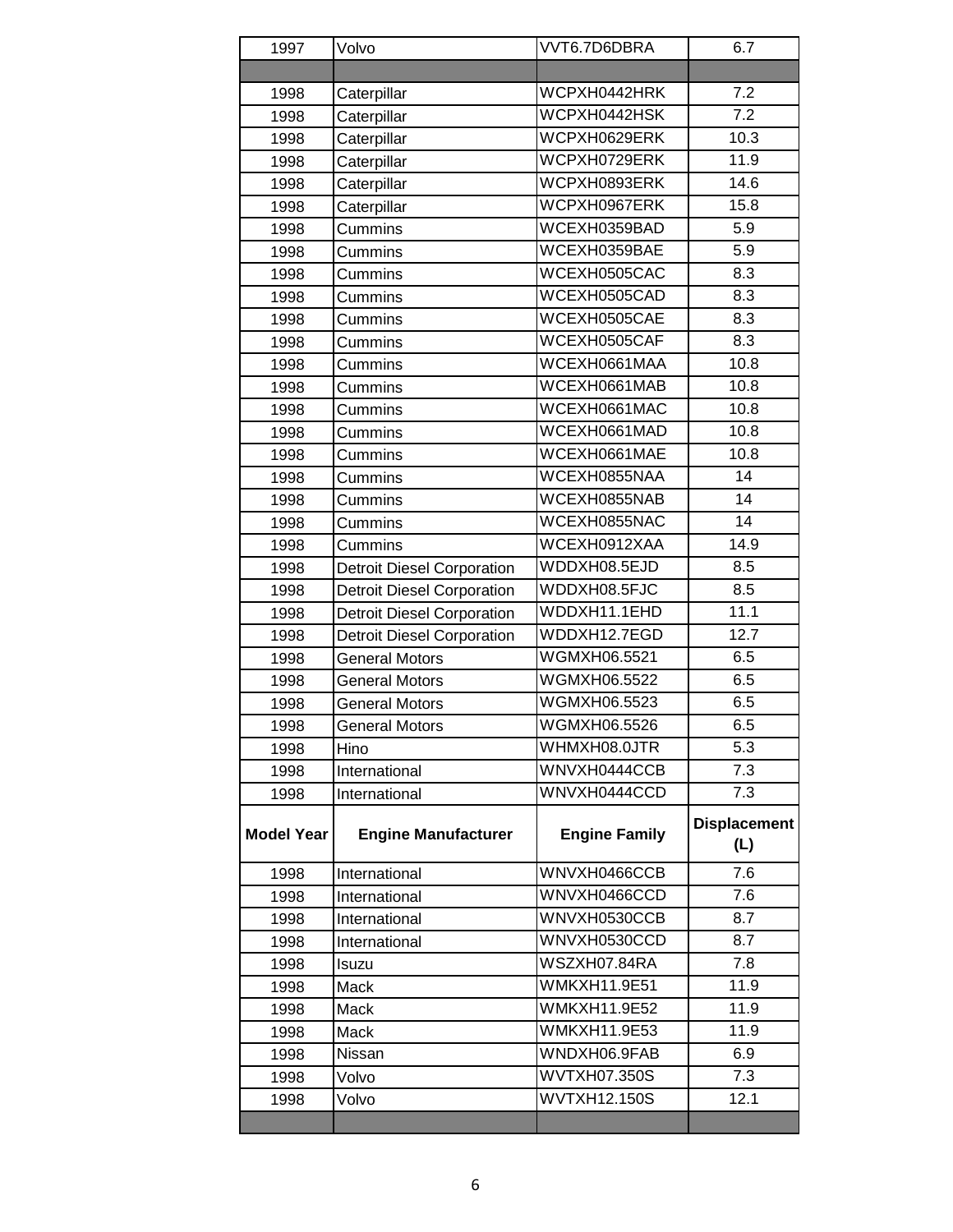| 1999              | Caterpillar                       | XCPXH0442HRK                 | 7.2                        |
|-------------------|-----------------------------------|------------------------------|----------------------------|
| 1999              | Caterpillar                       | XCPXH0442HSK                 | 7.2                        |
| 1999              | Caterpillar                       | XCPXH0629ERK                 | 10.3                       |
| 1999              | Caterpillar                       | XCPXH0729ERK                 | 11.9                       |
| 1999              | Caterpillar                       | XCPXH0893ERK                 | 14.6                       |
| 1999              | Caterpillar                       | XCPXH0967ERK                 | 15.8                       |
| 1999              | Cummins                           | XCEXH0359BAI                 | 5.9                        |
| 1999              | Cummins                           | XCEXH0359BAJ                 | 5.9                        |
| 1999              | Cummins                           | XCEXH0359BAK                 | 5.9                        |
| 1999              | Cummins                           | XCEXH0505CAC                 | 8.3                        |
| 1999              | Cummins                           | XCEXH0505CAD                 | 8.3                        |
| 1999              | Cummins                           | XCEXH0505CAE                 | 8.3                        |
| 1999              | Cummins                           | XCEXH0505CAF                 | 8.3                        |
| 1999              | Cummins                           | XCEXH0661MAC                 | 10.8                       |
| 1999              | Cummins                           | XCEXH0661MAG                 | 10.8                       |
| 1999              | Cummins                           | XCEXH0661MAH                 | 10.8                       |
| 1999              | Cummins                           | XCEXH0661MAI                 | 10.8                       |
| 1999              | Cummins                           | XCEXH0855NAD                 | 14                         |
| 1999              | Cummins                           | XCEXH0855NAE                 | 14                         |
| 1999              | Cummins                           | XCEXH0855NAF                 | 14                         |
| 1999              | Cummins                           | XCEXH0912XAB                 | 14.9                       |
| 1999              | Cummins                           | XCEXH0912XAD                 | 14.9                       |
| 1999              | <b>Detroit Diesel Corporation</b> | XDDXH08.5EJL                 | 8.5                        |
| 1999              | <b>Detroit Diesel Corporation</b> | XDDXH08.5FJN                 | 8.5                        |
| 1999              | <b>Detroit Diesel Corporation</b> | XDDXH11.1EHL                 | 11.1                       |
| 1999              | <b>Detroit Diesel Corporation</b> | XDDXH12.7EGL                 | 12.7                       |
| 1999              | <b>Detroit Diesel Corporation</b> | XDDXH14.0ELL                 | 14                         |
| 1999              | <b>General Motors</b>             | XGMXH06.5521                 | 6.5                        |
| 1999              | General Motors                    | XGMXH06.5523                 | 6.5                        |
| 1999              | <b>General Motors</b>             | XGMXH06.5526                 | 6.5                        |
| 1999              | Hino                              | XHMXH08.0JTR                 | 5.3                        |
| 1999              | International                     | XNVXH0444ANA                 | 7.3                        |
| <b>Model Year</b> | <b>Engine Manufacturer</b>        | <b>Engine Family</b>         | <b>Displacement</b><br>(L) |
| 1999              | International                     | XNVXH0444ANB                 | 7.3                        |
| 1999              | International                     | XNVXH0466ANA                 | 7.6                        |
| 1999              | International                     | XNVXH0466ANB                 | 7.6                        |
| 1999              | International                     | XNVXH0530ACT                 | 8.7                        |
| 1999              | International                     | XNVXH0530ANA                 | 8.7                        |
| 1999              | International                     | XNVXH0530ANB                 | 8.7                        |
| 1999              | International                     | XNVXH07.3ACA                 | 7.3                        |
| 1999              | International                     | XNVXH07.3ANE                 | 7.3                        |
| 1999              | Isuzu                             | XSZXH07.84RA                 | 7.8                        |
|                   |                                   |                              |                            |
| 1999              | Mack                              | XMKXH11.9E54                 | 11.9                       |
| 1999              | Mercedes-Benz                     | XMBXH6.37DJA                 | 6.4                        |
| 1999              | Mitsubishi                        | XMTXH05.8D6A                 | 5.9                        |
| 1999              | Mitsubishi<br>Nissan              | XMTXH07.5D6A<br>XNDXH06.9FAB | 7.5<br>6.9                 |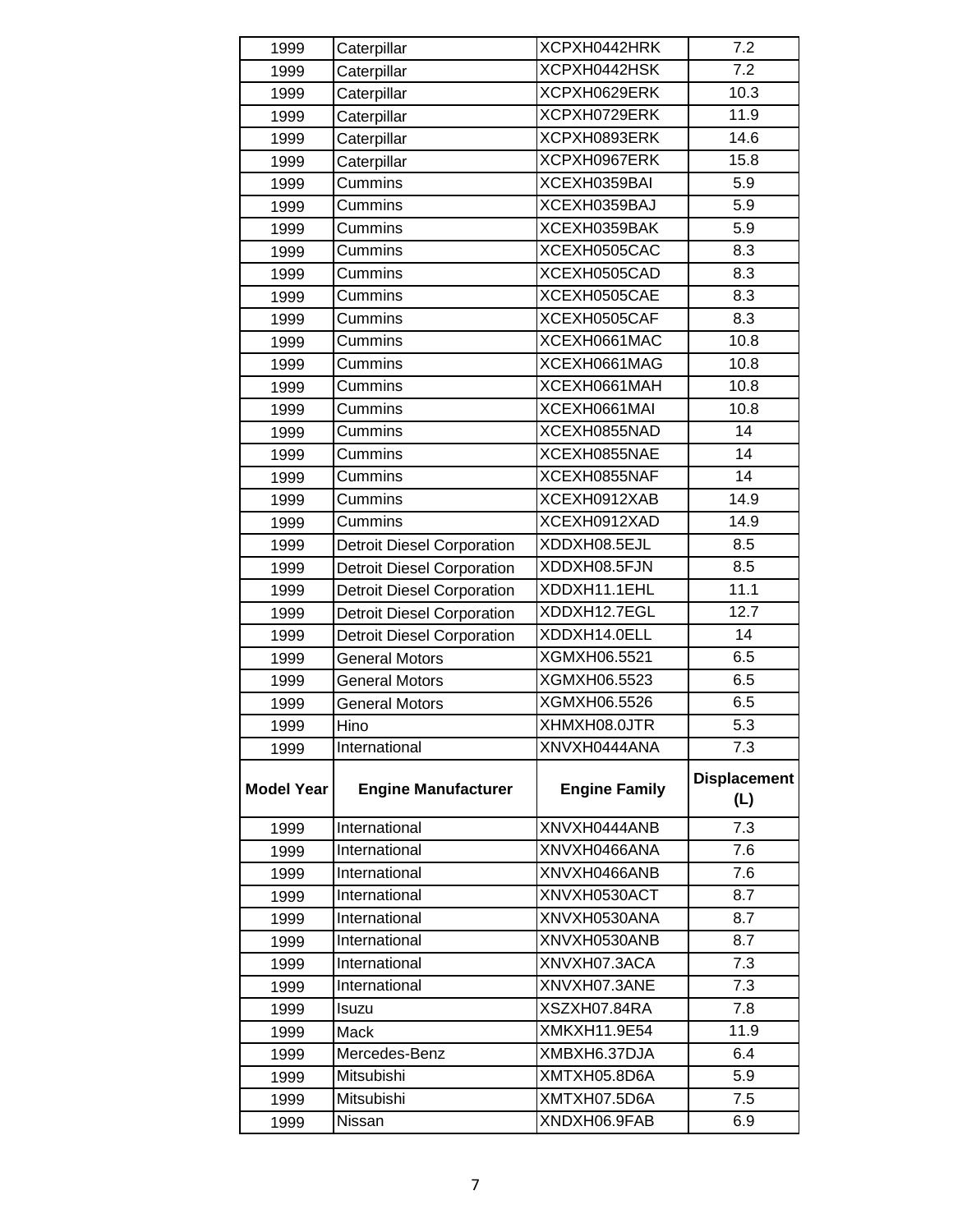| 1999              | Renault                           | XR3XH0377KWC         | 6.2                        |
|-------------------|-----------------------------------|----------------------|----------------------------|
| 1999              | Renault                           | XR3XH0377LWC         | 6.2                        |
| 1999              | Volvo                             | XVTXH07.350S         | 7.3                        |
| 1999              | Volvo                             | XVTXH07.399B         | 7.3                        |
| 1999              | Volvo                             | XVTXH12.150S         | 12.1                       |
|                   |                                   |                      |                            |
| 2000              | Caterpillar                       | YCPXH0442HRK         | 7.2                        |
| 2000              | Caterpillar                       | YCPXH0629ERK         | 10.3                       |
| 2000              | Caterpillar                       | YCPXH0729ERK         | 11.9                       |
| 2000              | Caterpillar                       | YCPXH0893ERK         | 14.6                       |
| 2000              | Caterpillar                       | YCPXH0967ERK         | 15.8                       |
| 2000              | Cummins                           | YCEXH0359BAI         | 5.9                        |
| 2000              | Cummins                           | YCEXH0359BAO         | 5.9                        |
| 2000              | Cummins                           | YCEXH0359BAP         | 5.9                        |
| 2000              | Cummins                           | YCEXH0505CAF         | 8.3                        |
| 2000              | Cummins                           | YCEXH0505CAG         | 8.3                        |
| 2000              | Cummins                           | YCEXH0505CAH         | $\overline{8.3}$           |
| 2000              | Cummins                           | YCEXH0505CAI         | 8.3                        |
| 2000              | Cummins                           | YCEXH0540LAA         | 8.8                        |
| 2000              | Cummins                           | YCEXH0661MAG         | 10.8                       |
| 2000              | Cummins                           | YCEXH0661MAH         | 10.8                       |
| 2000              | Cummins                           | YCEXH0661MAI         | 10.8                       |
| 2000              | Cummins                           | YCEXH0855NAD         | 14                         |
| 2000              | Cummins                           | YCEXH0855NAE         | 14                         |
| 2000              | Cummins                           | YCEXH0855NAF         | 14                         |
| 2000              | Cummins                           | YCEXH0912XAC         | 14.9                       |
| 2000              | Cummins                           | YCEXH0912XAD         | 14.9                       |
| 2000              | Cummins                           | YCEXH0912XAE         | 14.9                       |
| 2000              | DaimlerChrysler                   | YMBXH6.37DJA         | 6.4                        |
| 2000              | <b>Detroit Diesel Corporation</b> | YDDXH08.5EJB         | 8.5                        |
| <b>Model Year</b> | <b>Engine Manufacturer</b>        | <b>Engine Family</b> | <b>Displacement</b><br>(L) |
| 2000              | <b>Detroit Diesel Corporation</b> | YDDXH08.5EJL         | 8.5                        |
| 2000              | <b>Detroit Diesel Corporation</b> | YDDXH08.5FJN         | 8.5                        |
| 2000              | <b>Detroit Diesel Corporation</b> | YDDXH12.7EGL         | 12.7                       |
| 2000              | <b>Detroit Diesel Corporation</b> | YDDXH14.0ELL         | 14                         |
| 2000              | <b>General Motors</b>             | YGMXH06.5521         | 6.5                        |
| 2000              | <b>General Motors</b>             | YGMXH06.5526         | 6.5                        |
| 2000              | Hino                              | YHMXH05.3JTD         | 5.3                        |
| 2000              | Hino                              | YHMXH08.0JTP         | 8                          |
| 2000              | Hino                              | YHMXH08.0JTR         | 8                          |
| 2000              | International                     | YNVXH0444ACT         | $7.\overline{3}$           |
| 2000              | International                     | YNVXH0444ANA         | 7.3                        |
| 2000              | International                     | YNVXH0444ANB         | 7.3                        |
| 2000              | International                     | YNVXH0444ANC         | 7.3                        |
| 2000              | International                     | YNVXH0466ANA         | 7.6                        |
| 2000              | International                     | YNVXH0466ANB         | 7.6                        |
| 2000              | International                     | YNVXH0530ACT         | 8.7                        |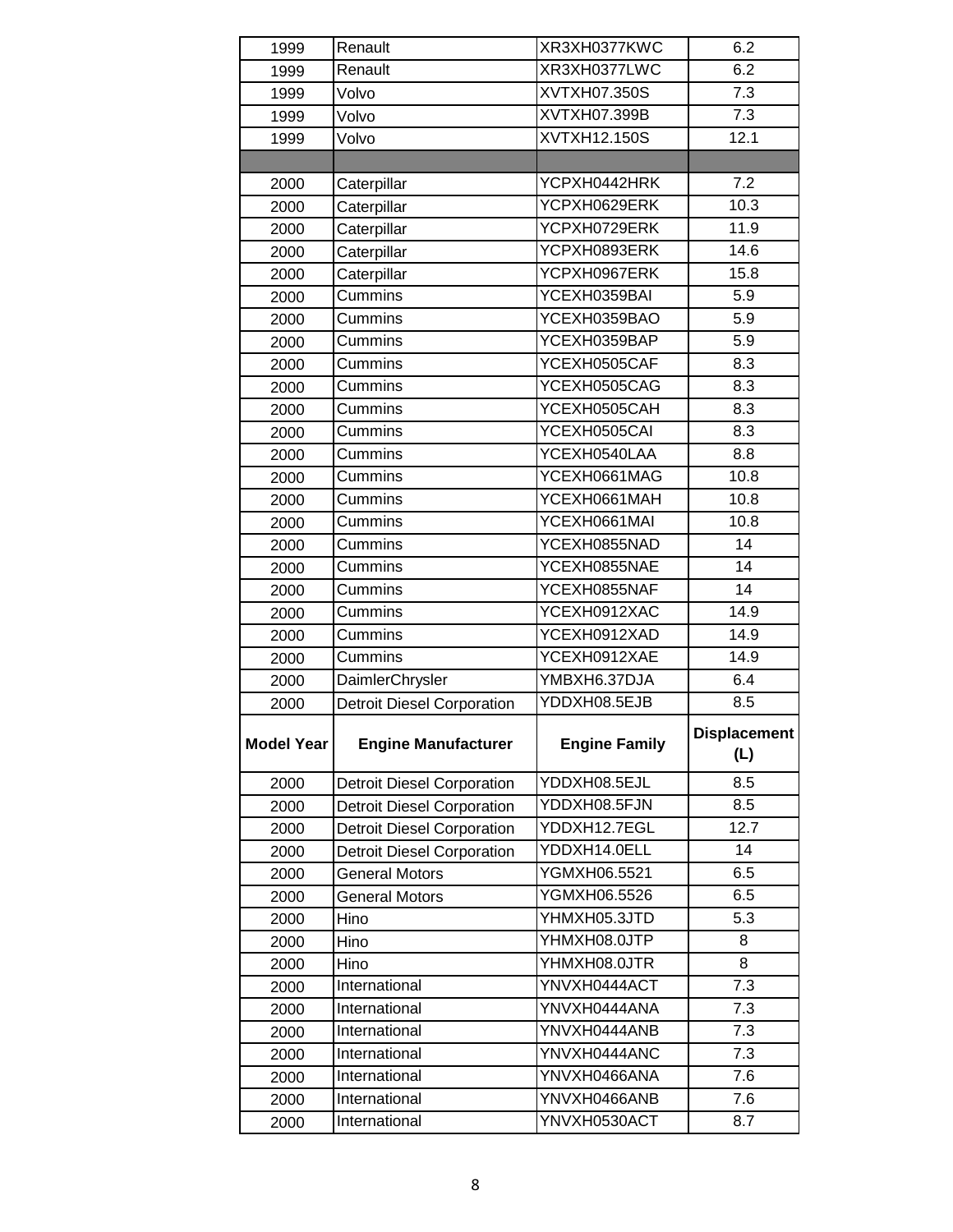| 2000              | International                     | YNVXH0530ANA                 | 8.7                        |
|-------------------|-----------------------------------|------------------------------|----------------------------|
| 2000              | International                     | YNVXH0530ANB                 | 8.7                        |
| 2000              | International                     | YNVXH07.3ANA                 | $\overline{7.3}$           |
| 2000              | Isuzu                             | YSZXH07.84RA                 | 7.8                        |
| 2000              | Mack                              | YMKXH11.9E56                 | 11.9                       |
| 2000              | Mack                              | YMKXH11.9V57                 | 11.9                       |
| 2000              | Mitsubishi                        | YMTXH05.8D6A                 | 5.9                        |
| 2000              | Mitsubishi                        | YMTXH07.5D6A                 | 7.5                        |
| 2000              | Nissan                            | YNDXH06.9FAB                 | 6.9                        |
| 2000              | Renault                           | YR3XH0377KWC                 | $\overline{6.2}$           |
| 2000              | Volvo                             | YVTXH07.350S                 | 7.3                        |
| 2000              | Volvo                             | <b>YVTXH12.150S</b>          | 12.1                       |
|                   |                                   |                              |                            |
| 2001              | Caterpillar                       | 1CPXH0442HAK                 | 7.2                        |
| 2001              | Caterpillar                       | 1CPXH0442HRK                 | $\overline{7.2}$           |
| 2001              | Caterpillar                       | 1CPXH0629ERK                 | 10.3                       |
| 2001              | Caterpillar                       | 1CPXH0729ERK                 | 11.9                       |
| 2001              | Caterpillar                       | 1CPXH0893ERK                 | 14.6                       |
| 2001              | Caterpillar                       | 1CPXH0967ERK                 | 15.8                       |
| 2001              | Cummins                           | 1CEXH0359BAO                 | 5.9                        |
| 2001              | Cummins                           | 1CEXH0359BAU                 | 5.9                        |
| 2001              | Cummins                           | 1CEXH0359BAV                 | 5.9                        |
| 2001              | Cummins                           | 1CEXH0505CAM                 | 8.3                        |
| 2001              | Cummins                           | 1CEXH0505CAN                 | 8.3                        |
| 2001              | Cummins                           | 1CEXH0505CAO                 | 8.3                        |
|                   |                                   |                              |                            |
| 2001              | Cummins                           | 1CEXH0505CAP                 | 8.3                        |
| 2001              | Cummins                           | 1CEXH0540LAA                 | 8.8                        |
| 2001              | Cummins                           | 1CEXH0540LAB                 | 8.8                        |
| <b>Model Year</b> | <b>Engine Manufacturer</b>        | <b>Engine Family</b>         | <b>Displacement</b><br>(L) |
| 2001              | Cummins                           | 1CEXH0540LAC                 | 8.8                        |
| 2001              | Cummins                           | 1CEXH0661MAP                 | 10.8                       |
| 2001              | Cummins                           | 1CEXH0661MAQ                 | 10.8                       |
| 2001              | Cummins                           | 1CEXH0661MAR                 | 10.8                       |
| 2001              | Cummins                           | 1CEXH0855NAD                 | 14                         |
| 2001              | Cummins                           | 1CEXH0855NAE                 | 14                         |
| 2001              | Cummins                           | 1CEXH0855NAF                 | 14                         |
| 2001              | Cummins                           | 1CEXH0912XAC                 | 14.9                       |
| 2001              | Cummins                           | 1CEXH0912XAD                 | 14.9                       |
| 2001              | Cummins                           | 1CEXH0912XAE                 | 14.9                       |
| 2001              | <b>Detroit Diesel Corporation</b> | 1DDXH08.5EJB                 | 8.5                        |
| 2001              | <b>Detroit Diesel Corporation</b> | 1DDXH08.5EJL                 | 8.5                        |
| 2001              | <b>Detroit Diesel Corporation</b> | 1DDXH12.7EGL                 | 12.7                       |
| 2001              | <b>Detroit Diesel Corporation</b> | 1DDXH14.0ELL                 | 14                         |
| 2001              | <b>General Engine Products</b>    | 1GEPH06.5CFF                 | 6.5                        |
| 2001              | <b>General Motors</b>             | 1GMXH06.5521                 | 6.5                        |
| 2001              | <b>General Motors</b>             | 1GMXH06.5526<br>1HMXH05.3JTD | 6.5<br>5.3                 |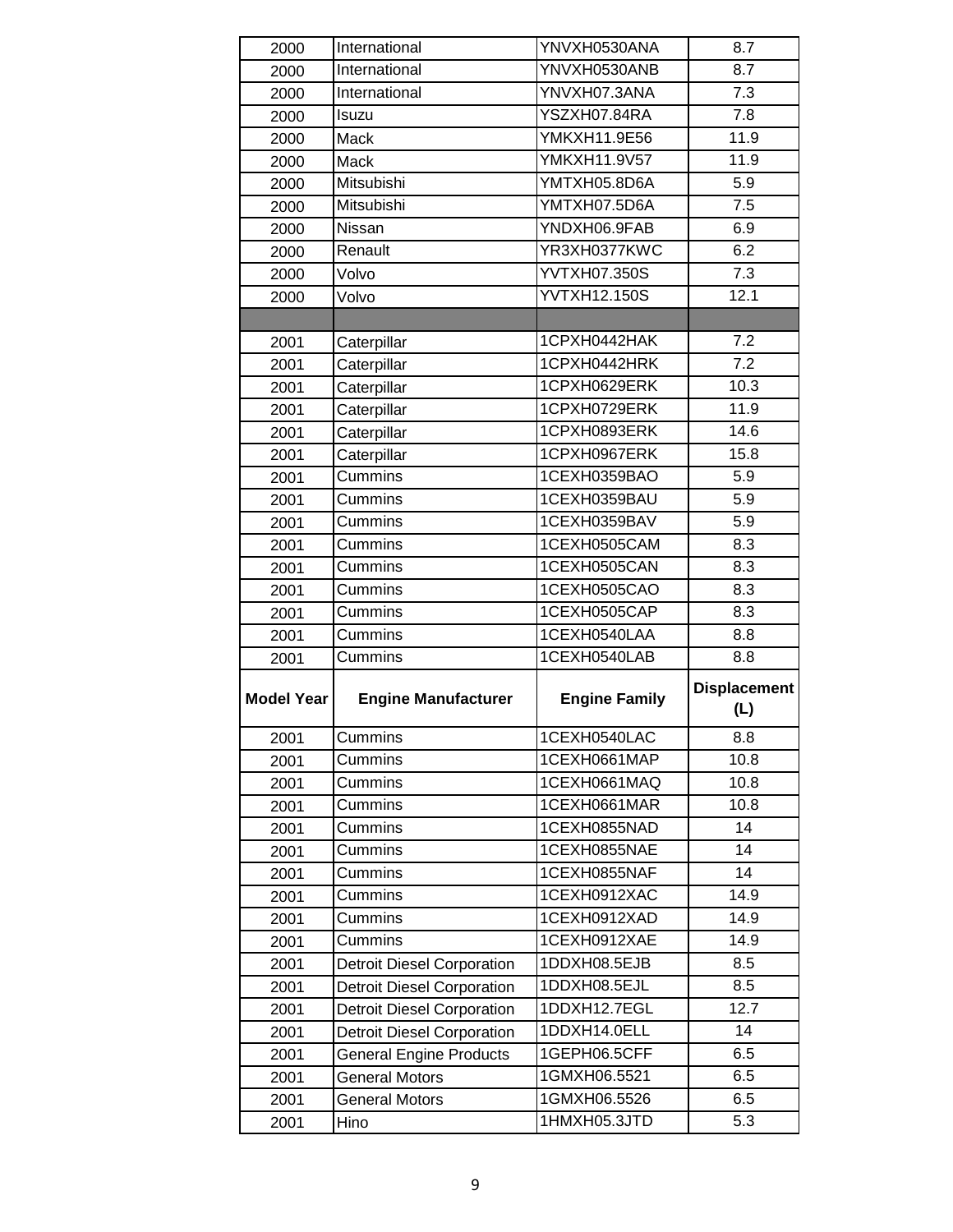| 2001              | Hino                       | 1HMXH08.0JTP                 | 8                          |
|-------------------|----------------------------|------------------------------|----------------------------|
| 2001              | Hino                       | 1HMXH08.0JTR                 | 8                          |
| 2001              | International              | 1NVXH0444ANA                 | 7.3                        |
| 2001              | International              | 1NVXH0444ANB                 | 7.3                        |
| 2001              | International              | 1NVXH0444ANC                 | 7.3                        |
| 2001              | International              | 1NVXH0466ANA                 | 7.6                        |
| 2001              | International              | 1NVXH0466ANB                 | 7.6                        |
| 2001              | International              | 1NVXH0530ACT                 | 8.7                        |
| 2001              | International              | 1NVXH0530ANA                 | 8.7                        |
| 2001              | International              | 1NVXH0530ANB                 | 8.7                        |
| 2001              | International              | 1NVXH07.3ACE                 | 7.3                        |
| 2001              | International              | 1NVXH07.3ANA                 | 7.3                        |
| 2001              | Isuzu                      | 1SZXH07.84RA                 | 7.8                        |
| 2001              | Mack                       | 1MKXH11.9H56                 | 11.9                       |
| 2001              | Mack                       | 1MKXH11.9H59                 | 11.9                       |
| 2001              | Mack                       | 1MKXH11.9V57                 | 11.9                       |
| 2001              | Mack                       | 1MKXH11.9V60                 | 11.9                       |
| 2001              | Mack                       | 1MKXH11.9V61                 | 11.9                       |
| 2001              | Mercedes-Benz              | 1MBXH12.0DJA                 | 12                         |
| 2001              | Mercedes-Benz              | 1MBXH12.8DJA                 | 12.8                       |
| 2001              | Mercedes-Benz              | 1MBXH6.37DJA                 | 6.4                        |
| 2001              | Mercedes-Benz              | 1MBXH6.37DJC                 | 6.4                        |
| 2001              | Mitsubishi                 | 1MTXH05.8D6A                 | 5.9                        |
| 2001              | Mitsubishi                 | 1MTXH07.5D6A                 | 7.5                        |
| 2001              | Nissan                     | 1NDXH06.9FAB                 | 6.9                        |
|                   |                            |                              |                            |
| 2001              | Volvo                      | 1VTXH07.350S                 | 7.3                        |
| <b>Model Year</b> | <b>Engine Manufacturer</b> | <b>Engine Family</b>         | <b>Displacement</b><br>(L) |
| 2001              | Volvo                      | 1VTXH12.150S                 | 12.1                       |
| 2002              | Caterpillar                | 2CPXH0442HAK                 | 7.2                        |
| 2002              |                            | 2CPXH0442HBV                 | 7.2                        |
| 2002              | Caterpillar<br>Caterpillar | 2CPXH0442HRK                 | 7.2                        |
| 2002              | Caterpillar                | 2CPXH0629ERK                 | 10.3                       |
| 2002              | Caterpillar                | 2CPXH0729ERK                 | 11.9                       |
| 2002              | Caterpillar                | 2CPXH0893ERK                 | 14.6                       |
| 2002              | Caterpillar                | 2CPXH0967ERK                 | 15.8                       |
| 2002              | Cummins                    | 2CEXH0359BAB                 | 5.9                        |
| 2002              | Cummins                    | 2CEXH0359BAO                 | 5.9                        |
| 2002              | Cummins                    | 2CEXH0505CAM                 | 8.3                        |
| 2002              | Cummins                    | 2CEXH0505CAN                 | 8.3                        |
| 2002              | Cummins                    | 2CEXH0505CAQ                 | 8.3                        |
| 2002              | Cummins                    | 2CEXH0540LAB                 | 8.8                        |
| 2002              | Cummins                    | 2CEXH0540LAC                 | 8.8                        |
| 2002              | Cummins                    | 2CEXH0661MAP                 | 10.8                       |
| 2002              | Cummins                    | 2CEXH0661MAS                 | 10.8                       |
| 2002              | Cummins                    | 2CEXH0855NAA                 | 14                         |
| 2002              | Cummins<br>DaimlerChrysler | 2CEXH0912XAF<br>2MBXH12.0DJA | $\overline{1}$ 4.9         |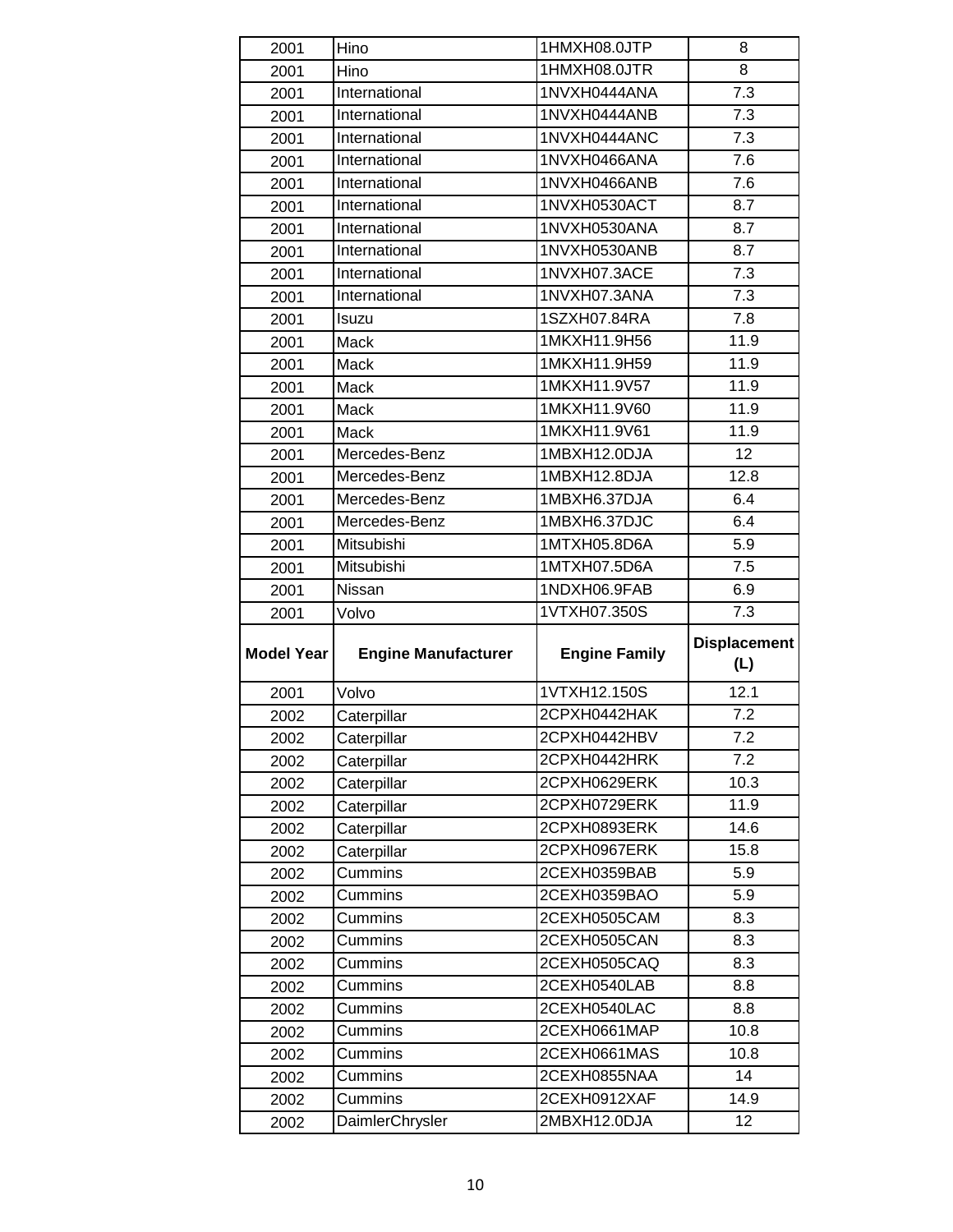| 2002              | DaimlerChrysler                    | 2MBXH12.8DJA                 | 12.8                |
|-------------------|------------------------------------|------------------------------|---------------------|
| 2002              | DaimlerChrysler                    | 2MBXH15.9DJB                 | 15.9                |
| 2002              | DaimlerChrysler                    | 2MBXH6.37DJA                 | 6.4                 |
| 2002              | DaimlerChrysler                    | 2MBXH6.37DJC                 | 6.4                 |
| 2002              | <b>Detroit Diesel Corporation</b>  | 2DDXH08.5EJL                 | 8.5                 |
| 2002              | <b>Detroit Diesel Corporation</b>  | 2DDXH12.7EGL                 | 12.7                |
| 2002              | <b>Detroit Diesel Corporation</b>  | 2DDXH12.7FGN                 | 12.7                |
| 2002              | <b>Detroit Diesel Corporation</b>  | 2DDXH14.0ELL                 | 14                  |
| 2002              | <b>General Engine Products</b>     | 2GEPH06.5521                 | 6.5                 |
| 2002              | <b>General Engine Products</b>     | 2GEPH06.5CFF                 | 6.5                 |
| 2002              | <b>General Motors</b>              | 2GMXH06.5521                 | 6.5                 |
| 2002              | Hino                               | 2HMXH05.3JTD                 | 5.3                 |
| 2002              | Hino                               | 2HMXH08.0JTP                 | 8                   |
| 2002              | Hino                               | 2HMXH08.0JTR                 | 8                   |
| 2002              | International                      | 2NVXH0444ANA                 | 7.3                 |
| 2002              | International                      | 2NVXH0444ANB                 | 7.3                 |
| 2002              | International                      | 2NVXH0444ANC                 | $\overline{7.3}$    |
| 2002              | International                      | 2NVXH0466ANA                 | 7.6                 |
| 2002              | International                      | 2NVXH0466ANB                 | 7.6                 |
| 2002              | International                      | 2NVXH0530ANA                 | 8.7                 |
| 2002              | International                      | 2NVXH0530ANB                 | 8.7                 |
| 2002              | International                      | 2NVXH0530ANC                 | 8.7                 |
| 2002              | International                      | 2NVXH07.3ACE                 | 7.3                 |
| 2002              | International                      | 2NVXH07.3ANA                 | 7.3                 |
|                   |                                    |                              |                     |
|                   |                                    |                              | <b>Displacement</b> |
| <b>Model Year</b> | <b>Engine Manufacturer</b>         | <b>Engine Family</b>         | (L)                 |
| 2002              | Isuzu                              | 2SZXH06.64RA                 | 6.6                 |
| 2002              | Isuzu                              | 2SZXH07.84RA                 | 7.8                 |
| 2002              | Mack                               | 2MKXH11.9H59                 | 11.9                |
| 2002              | Mack                               | 2MKXH11.9H63                 | 11.9                |
| 2002              | Mack                               | 2MKXH11.9V60                 | 11.9                |
| 2002              | Mack                               | 2MKXH11.9V61                 | 11.9                |
| 2002              | Mitsubishi                         | 2MTXH05.8D6A                 | 5.9                 |
| 2002              | Mitsubishi                         | 2MTXH07.5D6A                 | 7.5                 |
| 2002              | Nissan                             | 2NDXH06.9FAB                 | 6.9                 |
| 2002              | Volvo                              | 2VTXH07.350S                 | 7.3                 |
| 2002              | Volvo                              | 2VTXH12.150S                 | 12.1                |
|                   |                                    |                              |                     |
| 2003              | Caterpillar                        | 3CPXH0442HBV                 | 7.2                 |
| 2003              | Caterpillar                        | 3CPXH0442HBX                 | 7.2                 |
| 2003              | Cummins                            | 3CEXH0505CAN                 | 8.3                 |
| 2003              | Cummins                            | 3CEXH0505CAQ                 | 8.3                 |
| 2003              | Cummins                            | 3CEXH0540LAC                 | 8.8                 |
| 2003              | DaimlerChrysler                    | 3MBXH12.0DJA                 | 12                  |
| 2003              | DaimlerChrysler                    | 3MBXH12.8DJA                 | 12.8                |
| 2003              | DaimlerChrysler                    | 3MBXH15.9DJB                 | 11.9                |
| 2003              | DaimlerChrysler<br>DaimlerChrysler | 3MBXH6.37DJA<br>3MBXH6.37DJC | 6.4                 |